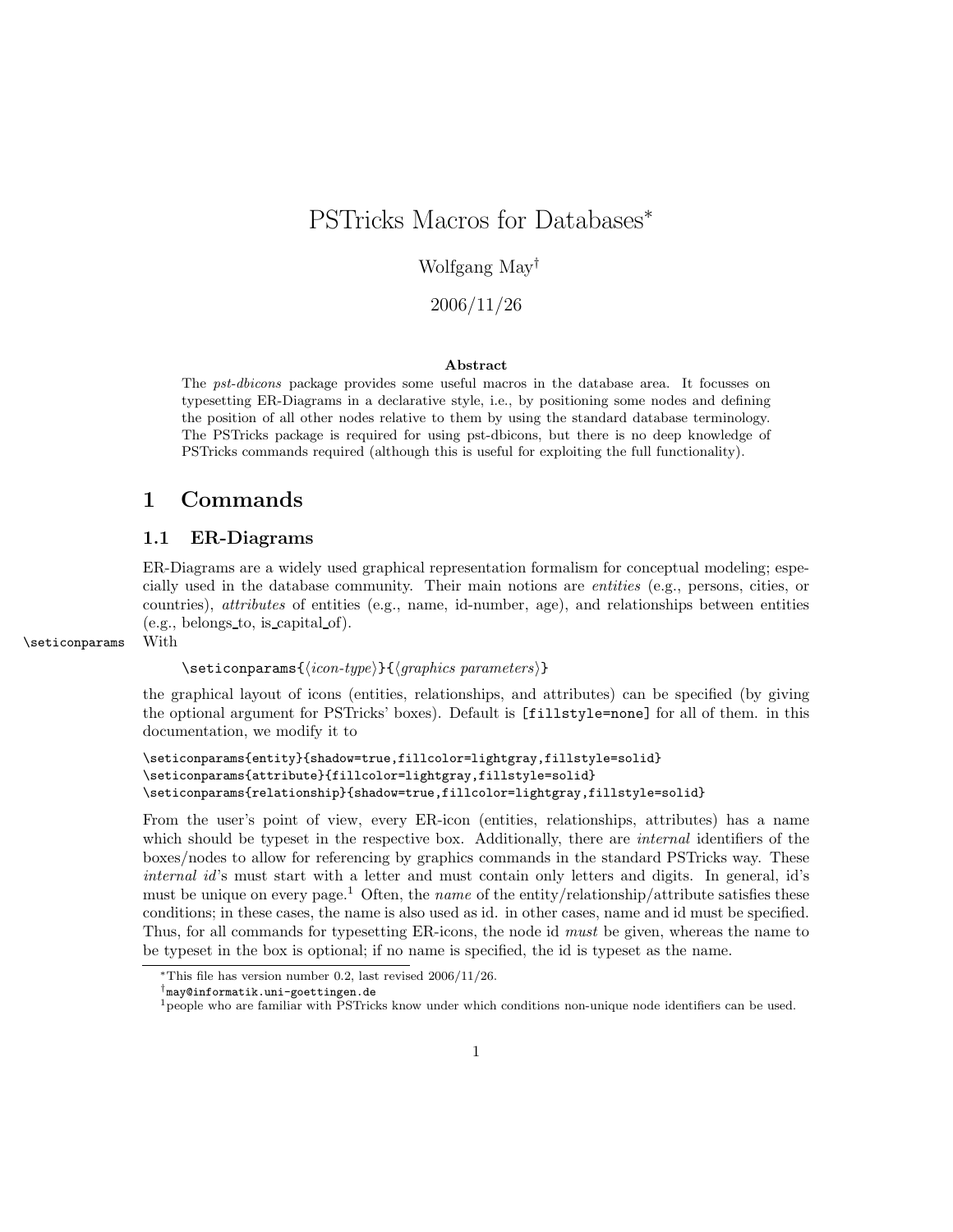## 1.2 Entities and Attributes

\entity With

\entity  $[\langle property \rangle] {\langle id \rangle} [\langle text \rangle]$ 

an entity type is set as a rectangular node. If the optional argument  $\langle text \rangle$  is not given,  $\langle id \rangle$  also provides the entity's text.  $\langle property \rangle$  is used for *weak* entitiy types which are denoted by double lines:

Here is a simple entity \entity{Person} | Person | where Person serves also as node text;

\entity[weak]{cty}[City]  $\Vert$  City  $\Vert$  makes up a weak entity type where the displayed name is

different from the internal name.

\attribute Attribute icons are set as an oval nodes by

\attribute[ $\langle property \rangle$ ]{ $\langle id \rangle$ }[ $\langle text \rangle$ ]

Here, the optional argument  $\langle property \rangle$  can take the values mv (multivalued; resulting in a doublelined oval) or key (key attribute; resulting in underlining the attribute name). Here are three attributes:

- an ordinary one,  $\text{interplane}\pmod{p}$  phone  $\cap$
- a multivalued attribute,  $\text{inv}$  (nickname ) (nickname
- a key attribute,  $\atop \text{isom}(\pi)$  [person $\id$  | person id

Note that with *phone no*, the optional argument is used for the node text (in case that the node text contains stuff that is not allowed in internal postscript ids – as a rough rule, only characters (and since dbicons 1.14, underscores) are allowed in ids).

\attributeof In Section 1.3, relationship nodes are defined analogously. At first, it is described how to attach \attrdist attributes with entities:

\attributeof{ $\{id\}$ [ $\{dist\}$ ]{ $\{angle\}$ [ $\{property\}$ ]{ $\{id_2\}$ [ $\{text\}$ ]

typesets an attribute node at angle  $\langle angle \rangle$  in distance  $\langle dist \rangle$  from the node which is identified by  $\langle id \rangle$  (which can be either an entity node or a relationship node). The attribute is made a node named  $\langle id_2 \rangle$ .  $\langle id_2 \rangle$  and  $\langle text \rangle$  work as for \entity. The argument  $\langle dist \rangle$  is optional, it has not to be given with every attribute. By  $\text{dist}\}(dist)$ , this value can be set to a default (as startup default, 2em is set).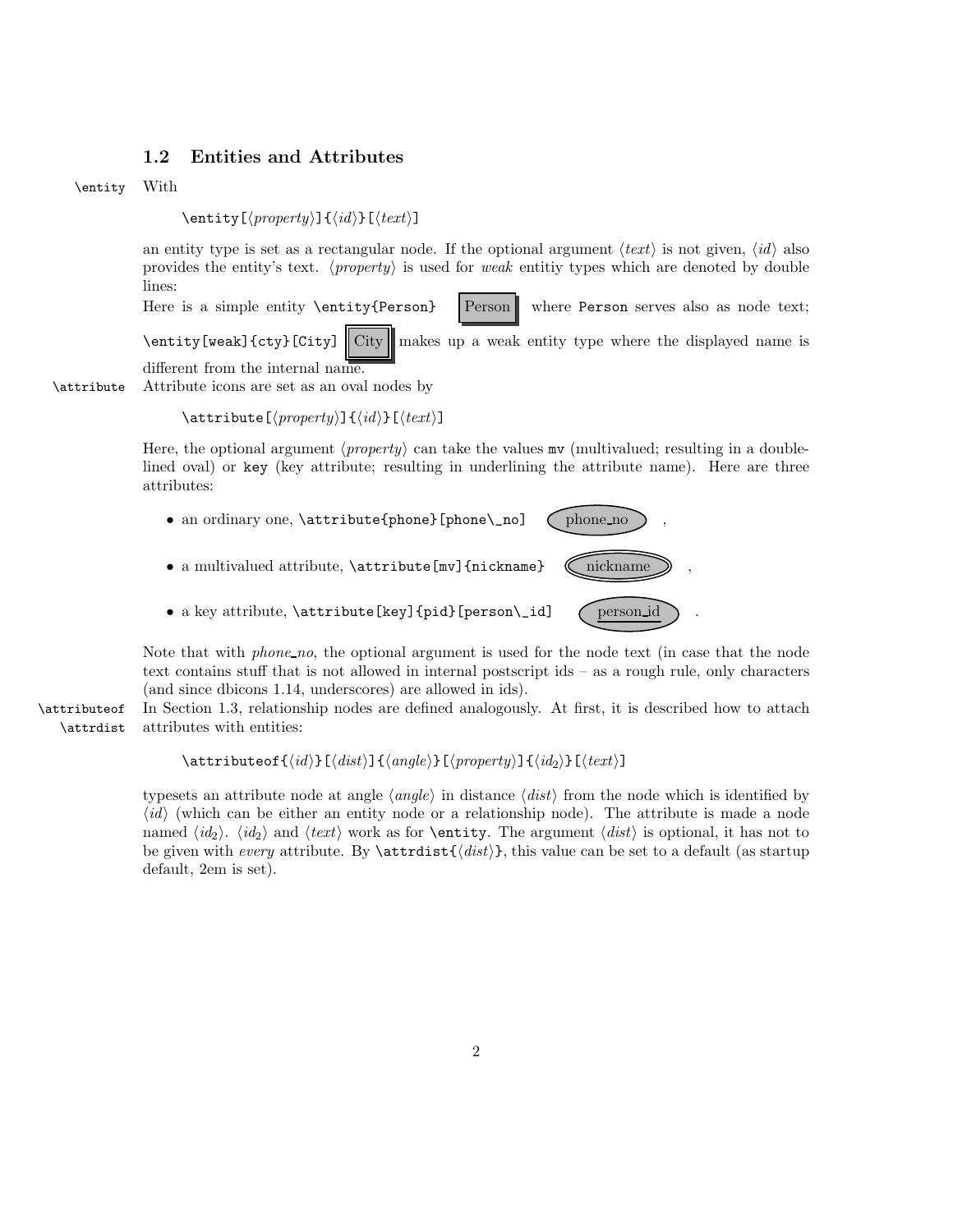

\entity{Person} \attributeof{Person}{30}[key]{Name} \attributeof{Person}{90}[mv]{Nickname} \attributeof{Person}[4em]{150} {phone}[phone\\_no] \attributeof{Person}{270}[mv]{wt}[weight\\_at] \attributeof{wt}{220}{date} \attributeof{wt}{300}{weight}

Note that *phone no* is set with a bigger distance to person. Additionally, the example shows how complex attributes can be set with these commands.

## 1.3 Relationships

 $\text{Vrelationship}$  With  $\text{relationship}[\text{poly}](\text{old})$ , a relationship type is set as a diamond-shaped node. Here, the optional argument  $\langle property \rangle$  is used to represent *identifying* relationships, used for weak entities – thus  $\langle property \rangle$  can be equivalently weak or ident which results in a double-lined relationship type.

lationshipbetween For declaratively specifying nodes representing relationships between entities,

 $\text{relationshipbetween}[\langle property\rangle]{\{\entity-is_1\}}{\{entity-id_2\}}$  $\{\langle relationship-id \rangle\}$ [ $\langle relationship-name \rangle$ ]

is used (which can be augmented with several optional arguments). In the simplest version, as given above, a relationship node is set in-between two entity nodes:

\entity{Person} \hspace\*{6cm} \entity{Company} \relationshipbetween{Person}{Company}{worksat}[works\\_at]



Additionally, the roles of the entities in the relationship, and the cardinalities can be given (both as independent optional arguments):

 $\text{relationshipbetween}[\langle property\rangle]$  $\{\langle entity-id_1\rangle\}(\langle role_1\rangle)\ [\langle card_1\rangle]$  $\{\langle entity\_id_2\rangle\}(\langle role_2\rangle)[\langle card_2\rangle]$ 

 $\{\langle relationship-id \rangle\}$ [ $\langle relationship-name \rangle$ ]

\entity{Country} \hspace\*{6cm} \entity{City} \relationshipbetween{Country}(of)[1:1]{City}(is)[0:1]{capital}



Moreover, the placement of the relationship node wrt. the entities can be specified: above, the relationship node was put in the middle of an imaginary line in-between the entity nodes. As a first, small, extension, the placement ratio of the diamond between the entities can be changed  $(default: 0.5):$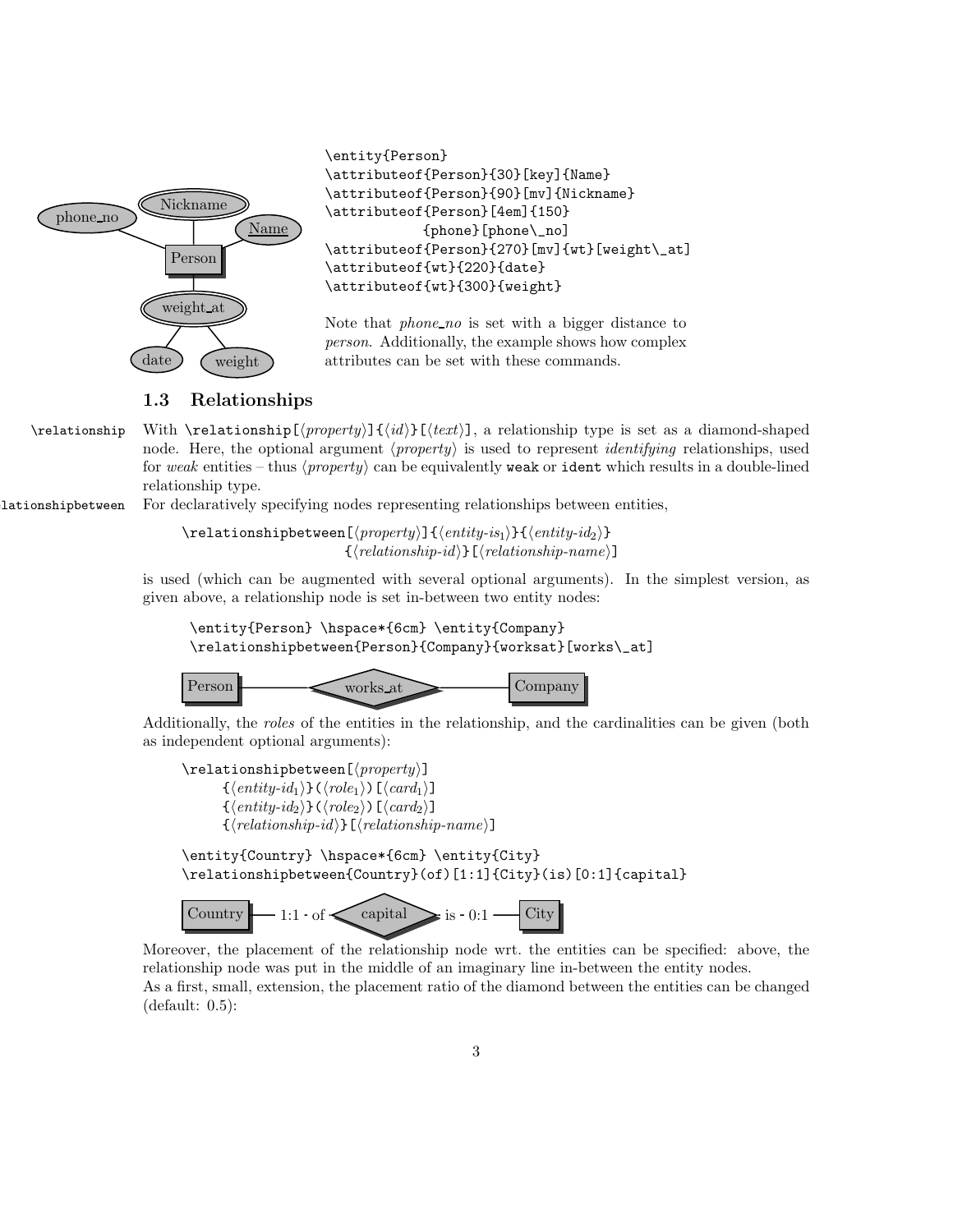```
\text{Nrelationshipbetween}[\langle property \rangle]\{\langle entity-id_1 \rangle\} \dots \{\langle entity-id_2 \rangle\} \dots\{\langle relationship-id \rangle\}[\langle relationship-name \rangle] (\langle placement-ratio \rangle)
```
\entity{Country} \hspace\*{6cm} \entity[weak]{City} \relationshipbetween[ident]{Country}[0:n]{City}[1:1]{in}(0.8)



If this is still not enough, instead of an imaginary straight line, any other PSTricks node connection command can be used, most likely  $\n{\alpha r}$ . J with suitable optional arguments:

 $\text{relationshipbetween}[\langle property\rangle]$  $\{\langle entity-id_1\rangle\} \dots \{\langle entity-id_2\rangle\} \dots$  $\{\langle relationship-id \rangle\}$ [ $\langle relationship-name \rangle$ ]  $/(connection)/(planeement-ratio))$ 

```
\entity{Country} \hspace*{6cm} \entity{City}
\relationshipbetween{Country}[0:n]{City}[1:1]
       {in}/\ncarc[arcangle=20]/(0.4)
```


For T<sub>E</sub>X-insiders: Note that the use of  $/$ ...  $/$  as argument delimiter avoids collisions with the delimiters used by PSTricks which thus can be used inside /.../.

In the above example, although the relationship is placed on an imaginary arc, the connections are straight lines. For these lines, PSTricks commands can be given, too. With this, the full syntax is

 $\text{relationshipbetween}[\langle property\rangle]$  $\{\langle entity\_id_1 \rangle\}(\langle role_1 \rangle) [\langle card_1 \rangle]/\langle connection_1 \rangle/$  $\{\langle entity\_id_2\rangle\}(\langle role_2\rangle)\right[\langle card_2\rangle]/\langle connection_2\rangle/$  $\{\langle relationship\text{-}id\rangle\}[\langle relationship\text{-}name\rangle]\}/\langleconnection\rangle/(\langleplacement\text{-}ratio\rangle)$ 

where all arguments embraced with  $( \ldots )$ ,  $[ \ldots ]$ , or  $/ \ldots /$  are optional. With this, an example can be given where two different relationships can hold between a pair of entity types:

```
\entity{Country} \hspace*{6cm} \entity{City}
\relationshipbetween{Country}[0:n]{City}[1:1]{in}
/\langlencarc[arcangle=20]/(0.4)
\relationshipbetween{Country}[1:1]/\ncarc[arcangle=-18]/
     {City}[0:1]/\ncarc[arcangle=-12]/
     {Capital}/\ncarc[arcangle=-30]/(0.6)
```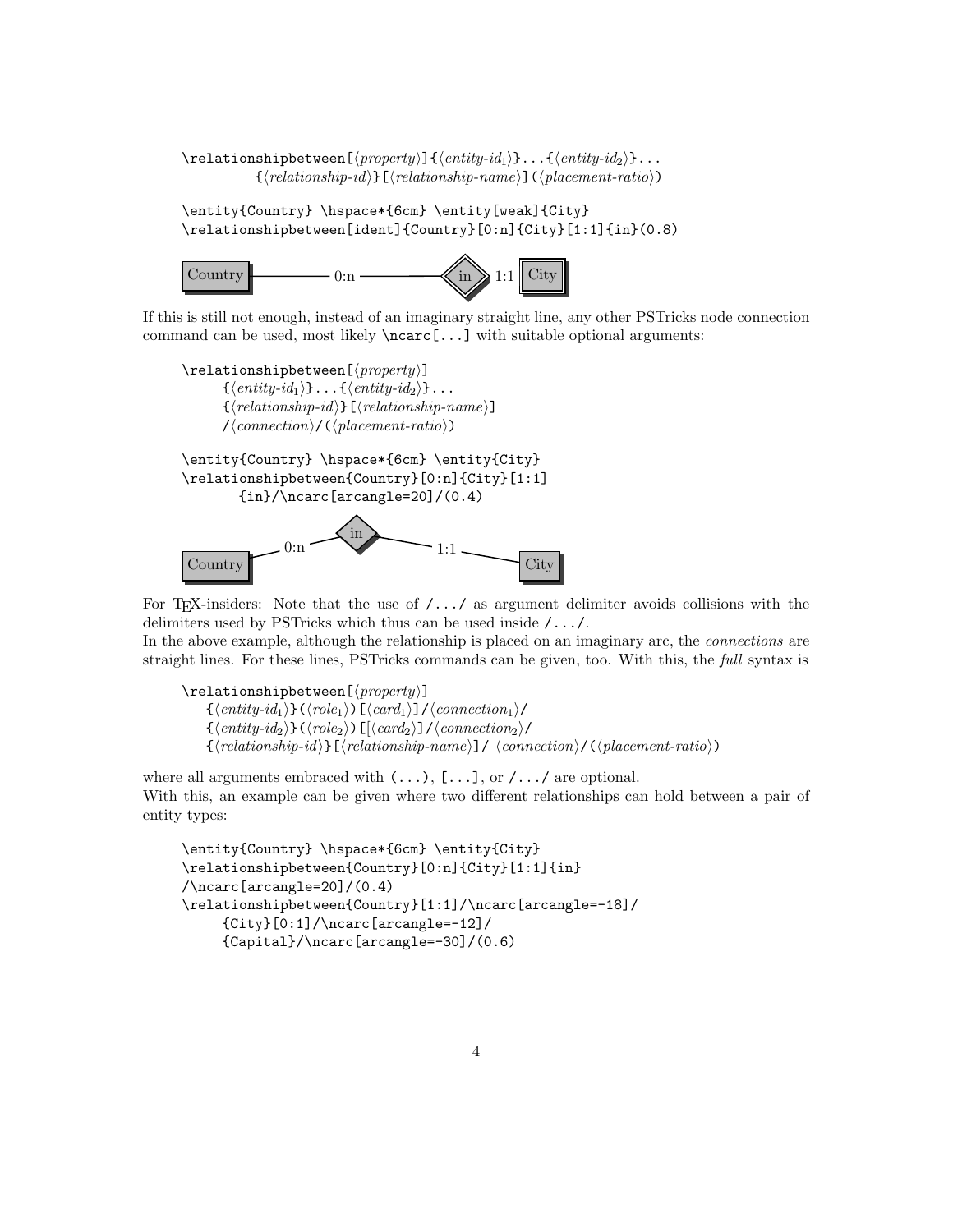

Note that for *capital*, **\ncarc** is used for the lines, where the **arcangle** of the whole arc is divided suitably to the placement ratio of the diamond node, and that the **arcangle** of the second entity is negative (since the connection always points from the entity to the relationship).

There is one more interesting special case of binary relationships: recursive relationships. There, the entity node cannot be set "between" the nodes – it has to be placed relative to the entity type which is involved in the relationship.

In this case, the argument  $\langle connection \rangle$  has no effect, and last argument  $(\langle placement\ ratio \rangle)$ has the syntax  $(\langle distance \rangle, \langle angle \rangle)$ : the relationship node is set at angle  $\langle angle \rangle$  in distance  $\langle dist \rangle$  from the entity node. The default for  $\langle connection_1 \rangle$  and  $\langle connection_2 \rangle$  is set to \ncarc[arcangleA=10,arcangleB=45]} and

\ncarc[arcangleA=-10,arcangleB=-45], respectively.

```
\hspace*{6cm}\entity{Country}
\relationshipbetween{Country}(A)[0:n]{Country}(B)[0:n]
         {Neighbor}(8em,180)
```


With the above commands, only binary relationships can be represented. Thus, there is one more macro, relating entity nodes with already existing relationship nodes:

\inrelationship

 $\infty$ inrelationship $[\langle property \rangle] {\langle entity-id \rangle}({\langle role \rangle})$ [ $\langle card \rangle]$  $/$ \le (connection\{\math{\lationship-id}}

With this, n-ary relations can be represented:

```
\begin{tabular}{c}
\entity{Person} \hspace*{6cm} \entity{Project} \\[2cm]
\entity{Machine}
\end{tabular}
\relationshipbetween{Person}{Project}{worksatwith}[works\_at\_with]
      /\ncarc[arcangle=-20]/
\inrelationship{Machine}{worksatwith}
```
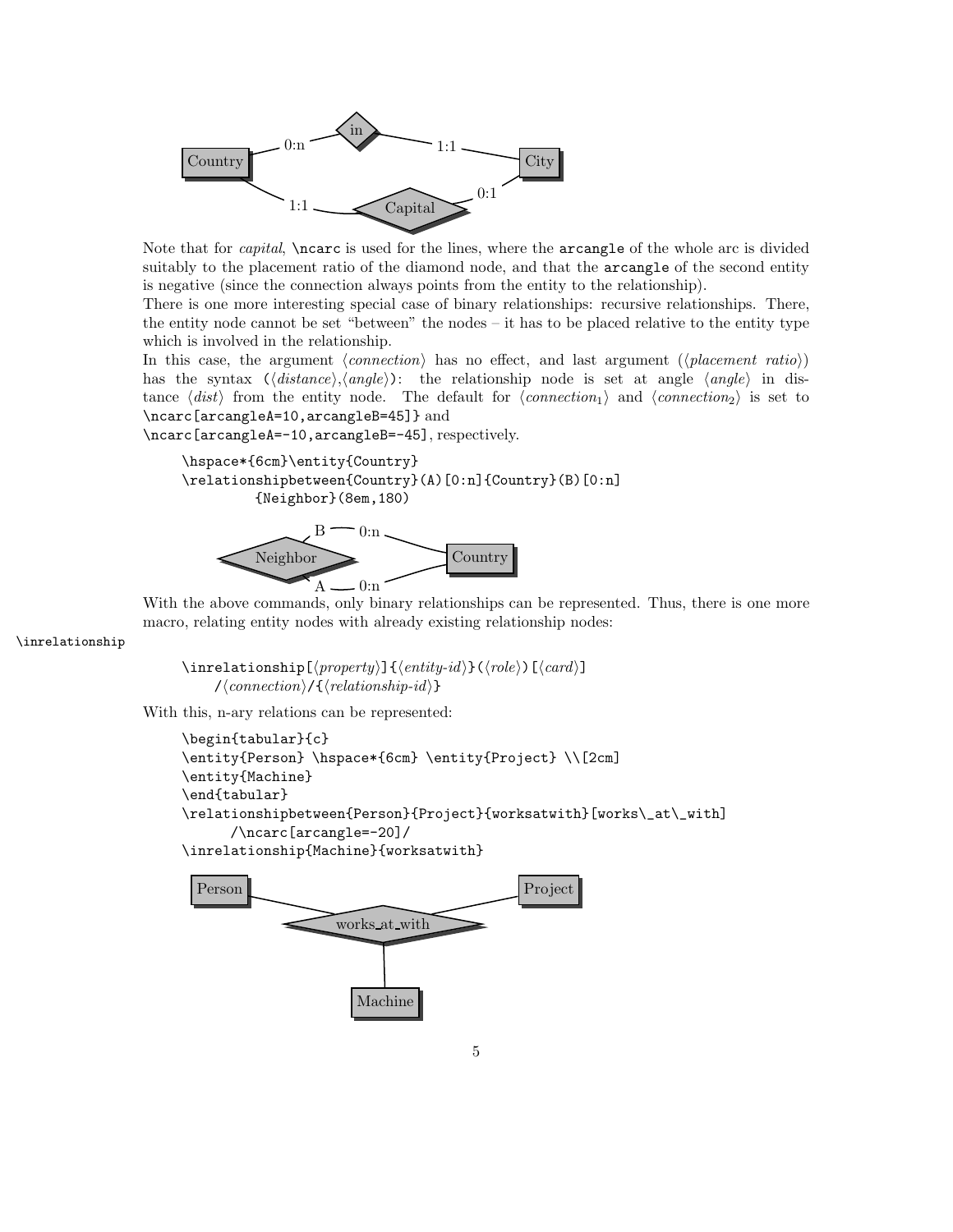Additionally, there is a straightforward extension of \inrelationship to relationship nodes which do not already exist but are set by the command:

```
\inftyinrelationship{\{entity-id\}(\{role\})[\{card\}]/\{connection\}/
      \{\langle relationship-id \rangle\}[\langle relationship-name \rangle]\langle\langle distance \rangle, \langle angle \rangle\rangle\begin{tabular}{c}
\entity{Person} \hspace*{6cm} \entity{Project} \\[2cm]
\entity{Machine}
\end{tabular}
\inrelationship{Machine}{worksatwith}[works\_at\_with](4em,90)
\inrelationship{Person}{worksatwith}
\inrelationship{Project}{worksatwith}
```


\rolepos The position where roles and cardinalities are placed on the node connection is determined by  $\cardpos \ \renewcommand{\varphi}{\varphi}$  \rolepos and \cardpos which can be set by \rolepos{\number i} and \cardpos{\number i}, where number underlies the same constraints as for npos in PSTricks (i.e., for \ncline and \ncarc, it has to be between 0 and 1, other values are allowed e.g. for  $n$ cbar). The default setting is \cardpos{0.5} and \rolepos{0.85}.

## 1.4 Annotations to Objects

\annote With

```
\lambdaannote\{ \langle id \rangle \} \{ \langle \langle distance \rangle, \langle angle \rangle \}
```
a node  $\langle id \rangle$  can be annoted with a comment  $\langle text \rangle$ .

### 1.5 Usage

The package is intended to be used for two purposes:

- Typesetting small fragments of ER-diagrams, e.g., for lecture notes and slides: as shown in the above documentation, fragments of ER-diagrams can easily be integrated with the running text.
- Typesetting ER-Diagrams for project documentation: here the standard procedure is to design the ER-diagram based on a tabular environment in which the entity nodes are positioned; Then, attributes and relationships are positioned in the above declarative way. Using basic PSTricks commands, additional entity nodes can also be placed declaratively.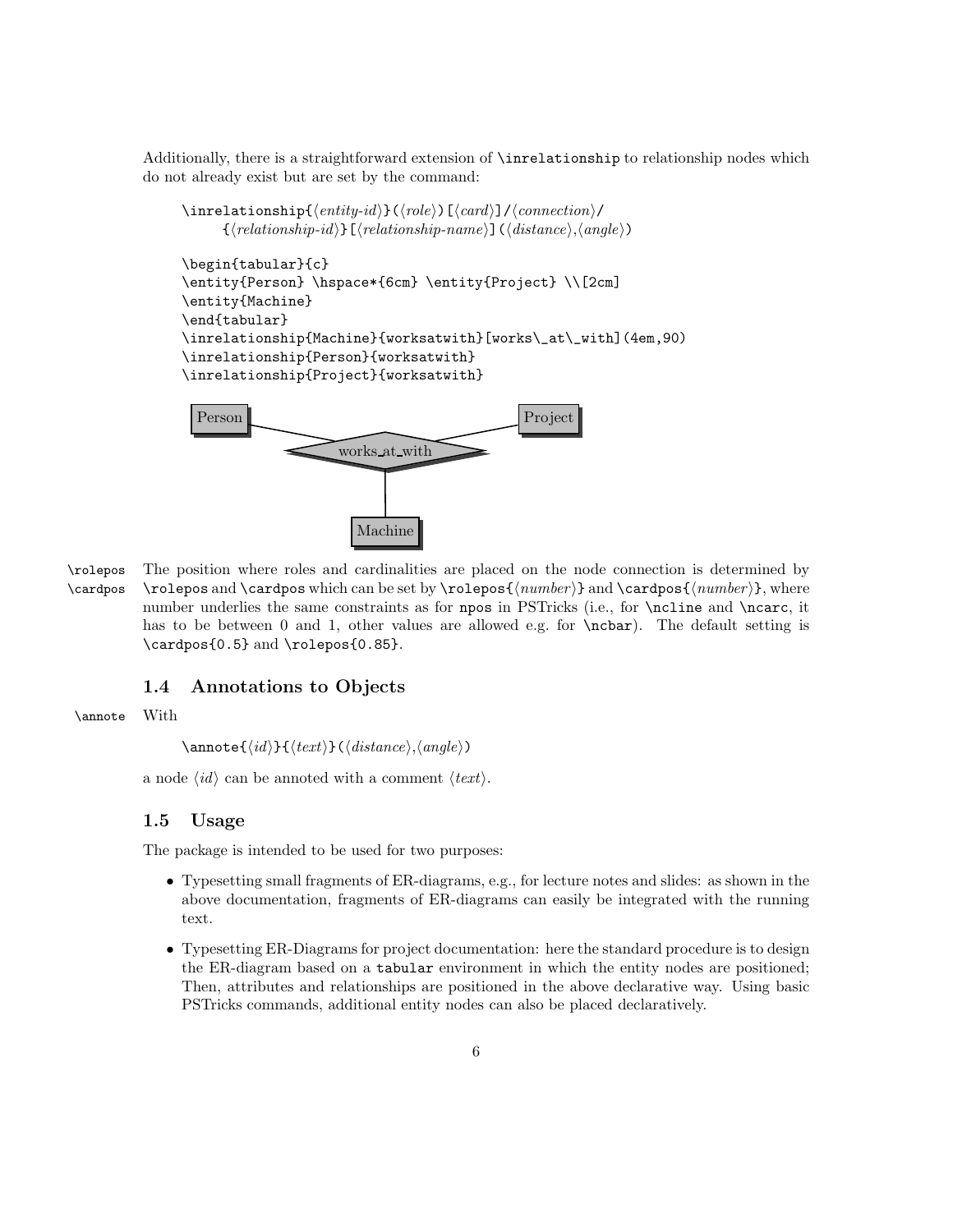There are the following advantages compared to using graphics tools, e.g., xfig:

- the source code of the diagrams is written into the running source code of the document, thus there is no need for a bunch of separate .fig and .eps files.
- more flexibility wrt. renaming and layout changes.
- given the positions of some basic objects, the other objects are set with declarative commands, i.e. they automatically adjust when the positions change.

## 1.6 Example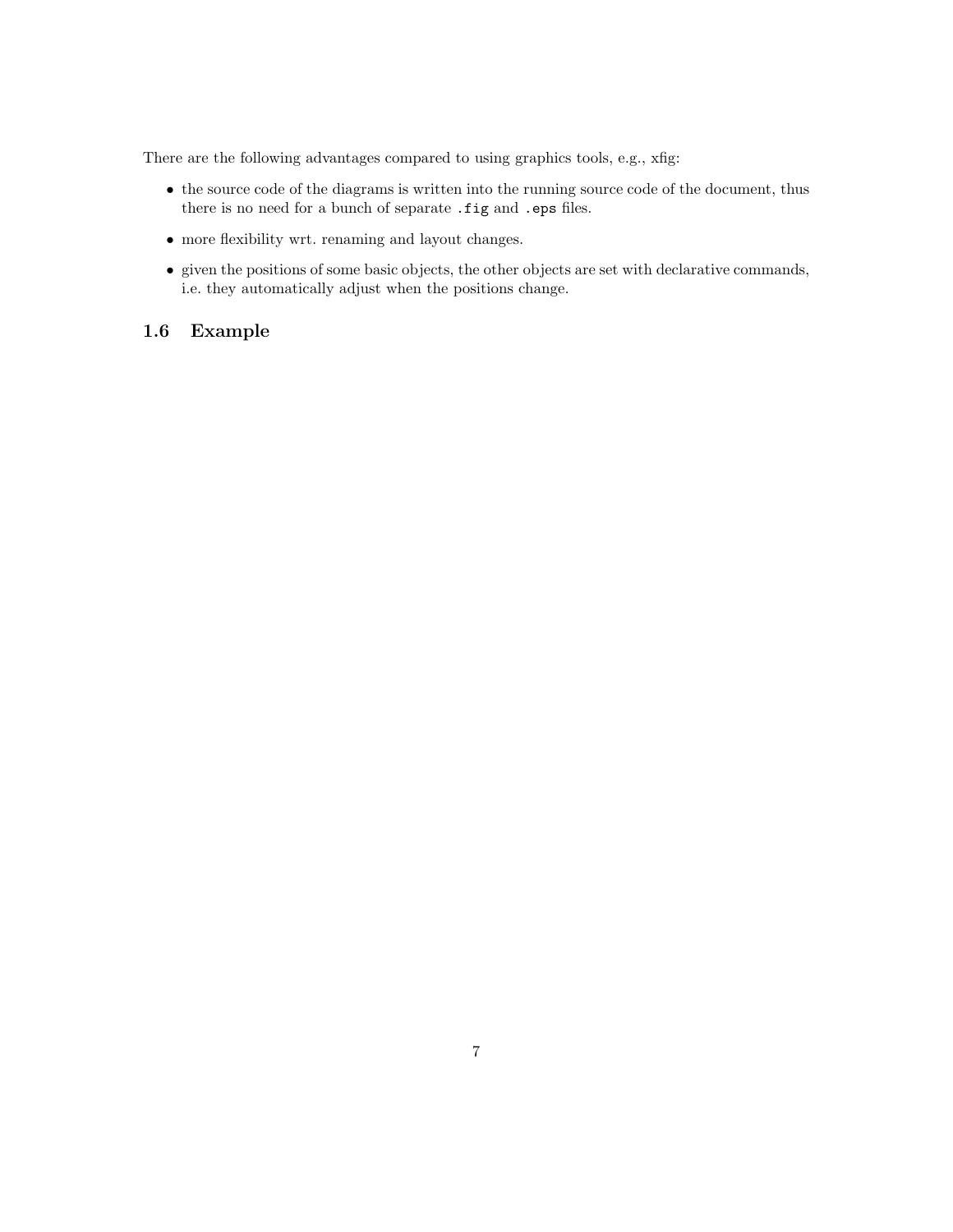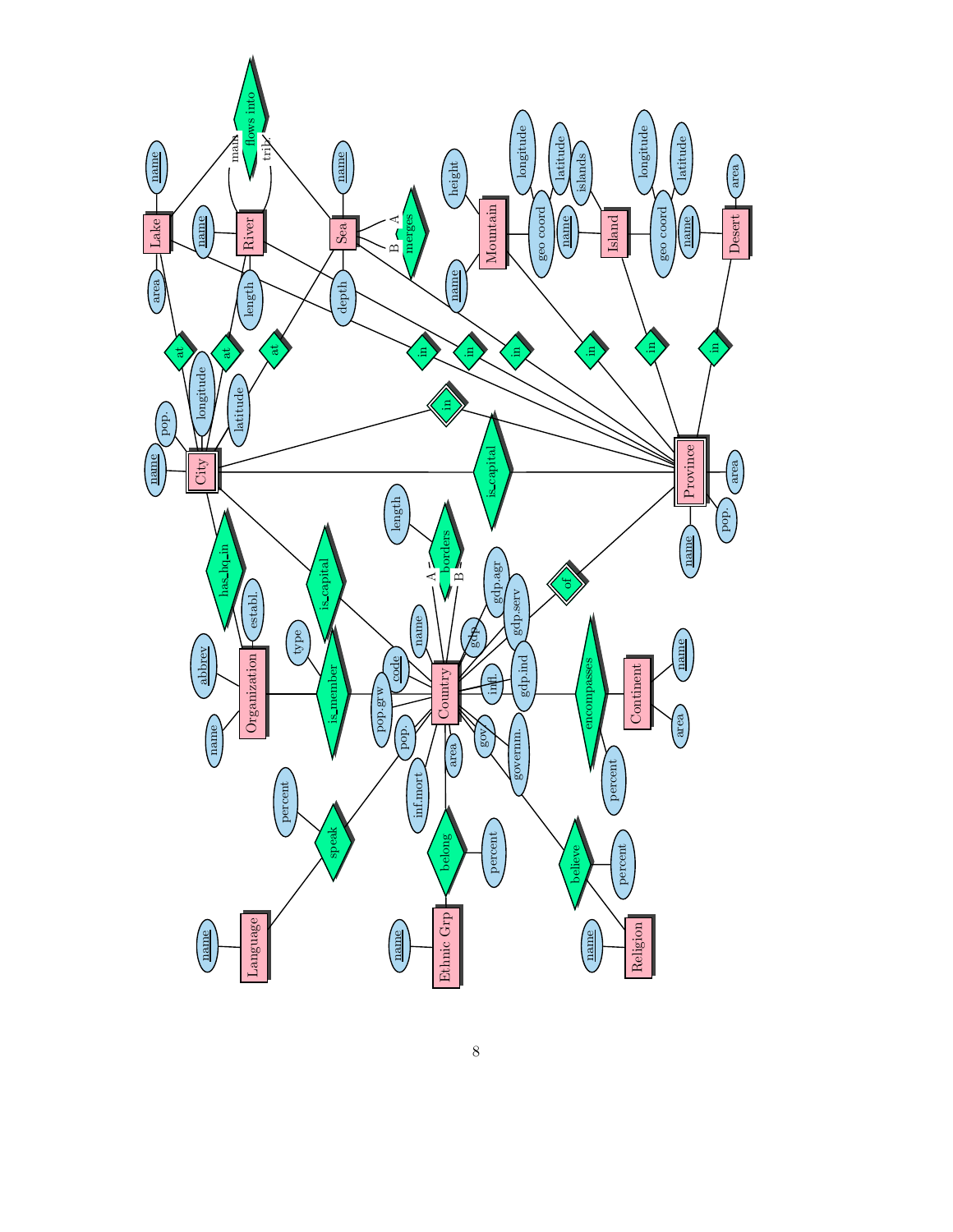## 1.7 Miscellaneous

\nodeconnections With \nodeconnections{ $\{PSTricks-node-connections\}$ }, the PSTricks-node connections and label commands do not require any extra horizontal or vertical space. \database The command

 $\delta$ \database[ $\langle pos \rangle$ ]{ $\langle width \rangle$ }{ $\langle height \rangle$ ][ $\langle graph\_params \rangle$ ]{ $\langle text \rangle$ ][ $\langle id \rangle$ ]

defines a database barrel as a tabular which is vertically centered as given in the optional argument  $\langle pos \rangle$  (Default: [c]).  $\langle text \rangle$  is the text to be written on the front of the barrel,  $\langle width \rangle$  and  $\langle height \rangle$ give the width and height of the barrel; both must be a dimension, e.g., 2cm. With the optional graphics parameter  $\langle graph\_params \rangle$ , the pstricks parameters fillstyle and fillcolor for the database can be set (see example below). The optional argument  $\langle id \rangle$  is used as an internal name, it must start with a letter and must contain only letters and digits.  $\langle id \rangle$  is used for \rnode definitions:  $\langle id \rangle$ is the whole barrel  $\text{lu}(id)$ ,  $\text{ru}(id)$ ,  $\text{nu}(id)$ , and  $\text{mut}(id)$  denote the points at the upper left corner, upper right corner, upper middle behind and aupper middle in front of the barrel. Analogously,  $11(id)$ ,  $r1(id)$ , and  $m1(id)$ , denote the lower left and lower right corner and lower middle in front of the barrel.



## 2 Code Documentation

Required packages from the PSTricks bundle

```
1 \RequirePackage{pstricks}
2 \RequirePackage{pst-node}
```

```
3 \typeout{Style '\basename', Version \fileversion\space <\filedate>}
4 \ProvidesPackage{pst-dbicons}[\filedate \space\fileversion]
```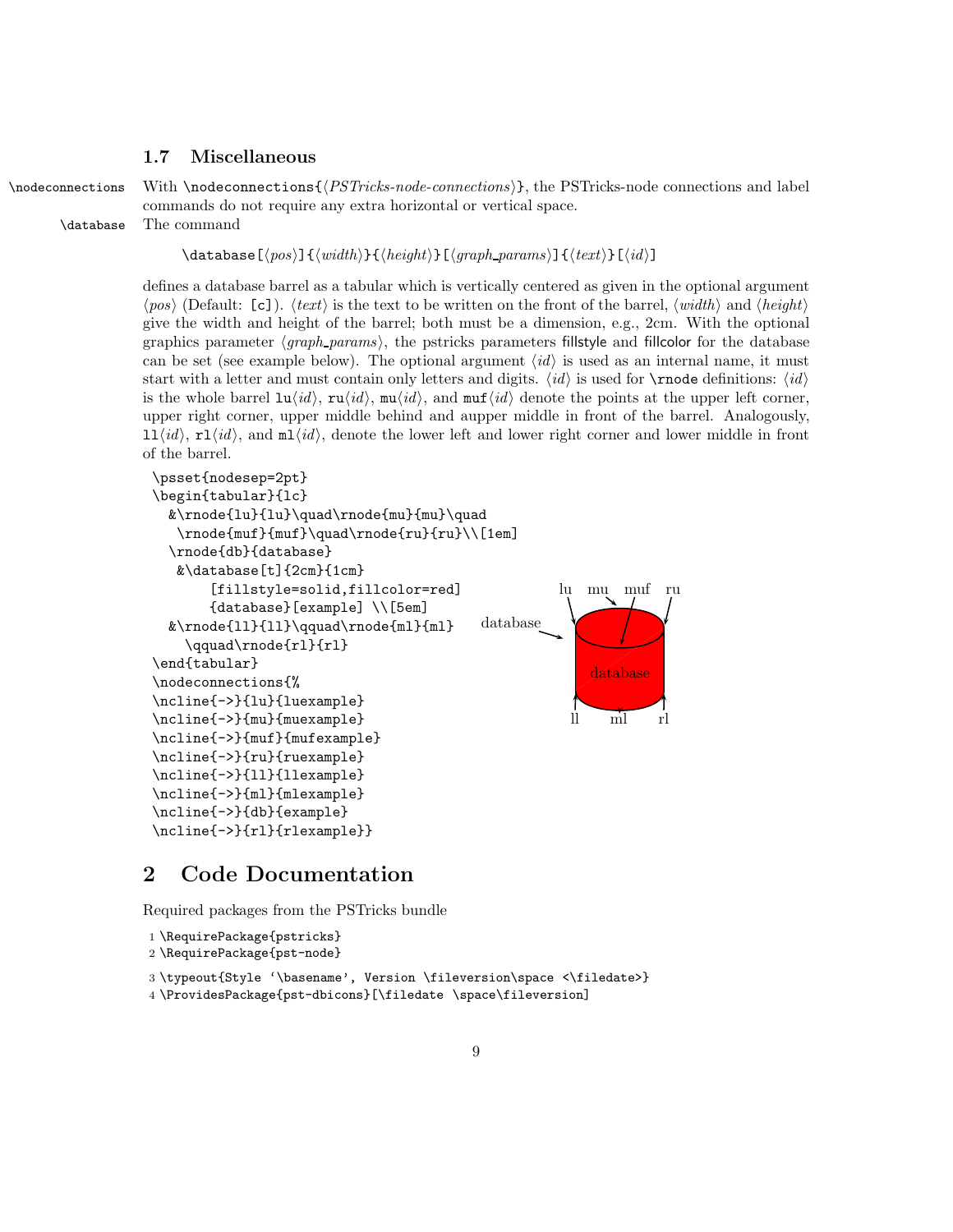```
\seticonparams \seticonparams{#1}{#2}
                5 \def\seticonparams#1#2{\expandafter\def\csname #1@parm\endcsname{[#2]}}
                6 \seticonparams{entity}{fillstyle=none}
                7 \seticonparams{relationship}{fillstyle=none}
                8 \seticonparams{attribute}{fillstyle=none}
 \purifylabel Macro \@purifylabel expands the string given in #2 and stores the result in command given in #1.
                Supported TeX commands in string \#2: \_ \text{underscore} Example: \@purifylabel{\templabel}{has}\_ hq\_in\},
                then use \templabel as nodelabel for pstricks.
                9 \def\dbi@purifylabel#1#2{%
                10 \begingroup
                11 \edef\_{\string_}%
                12 \edef\textunderscore{\string_}%
                13 \edef\x{\endgroup
                14 \def\noexpand#1{#2}%
                15 }%
                16 \quad \forall x17 }
      \entity \entity[#1a]{#1b}[#2]
               18 \def\entity{%
                19 \@ifnextchar[{\entity@i}{\entity@i[normal]}}
                20 \def\entity@i[#1]#2{%
                21 \@ifnextchar[{\entity@ii{#1}{#2}}{\entity@ii{#1}{#2}[#2]}}
                22 \def\entity@ii#1#2[#3]{\csname entity@#1\endcsname{#2}{#3}}
                23 \def\entity@normal#1#2{%
                24 \dbi@purifylabel{\dbi@prfd@nodename}{#1}%
                25 \rnode{\dbi@prfd@nodename}{\expandafter\psframebox\entity@parm{\strut#2}}}
                26 \def\entity@weak#1#2{%
                27 {\psset{doubleline=true}%
                28 \dbi@purifylabel{\dbi@prfd@nodename}{#1}%
                29 \rnode{\dbi@prfd@nodename}{\expandafter\psframebox\entity@parm{\strut#2}}}}
   \attribute \attribute[#1]{#2}[#3]
                30 \def\attribute{%
                31 \@ifnextchar[{\attribute@i}{\attribute@i[sv]}}
               32 \def\attribute@i[#1]#2{%
               33 \@ifnextchar[{\attribute@ii{#1}{#2}}{\attribute@ii{#1}{#2}[#2]}}
                34 \def\attribute@ii#1#2[#3]{\csname attribute@#1\endcsname{#2}{#3}}
                35 \def\attribute@mv#1#2{{\psset{doubleline=true}%
               36 \dbi@purifylabel{\dbi@prfd@nodename}{#1}%
                37 \expandafter\ovalnode\attribute@parm{\dbi@prfd@nodename}{#2}}}
                38 \def\attribute@sv#1#2{%
                39 \dbi@purifylabel{\dbi@prfd@nodename}{#1}%
                40 \expandafter\ovalnode\attribute@parm{\dbi@prfd@nodename}{#2}}
                41 \def\attribute@key#1#2{
                42 \dbi@purifylabel{\dbi@prfd@nodename}{#1}%
                43 \expandafter\ovalnode\attribute@parm{\dbi@prfd@nodename}{\underline{#2}}}
```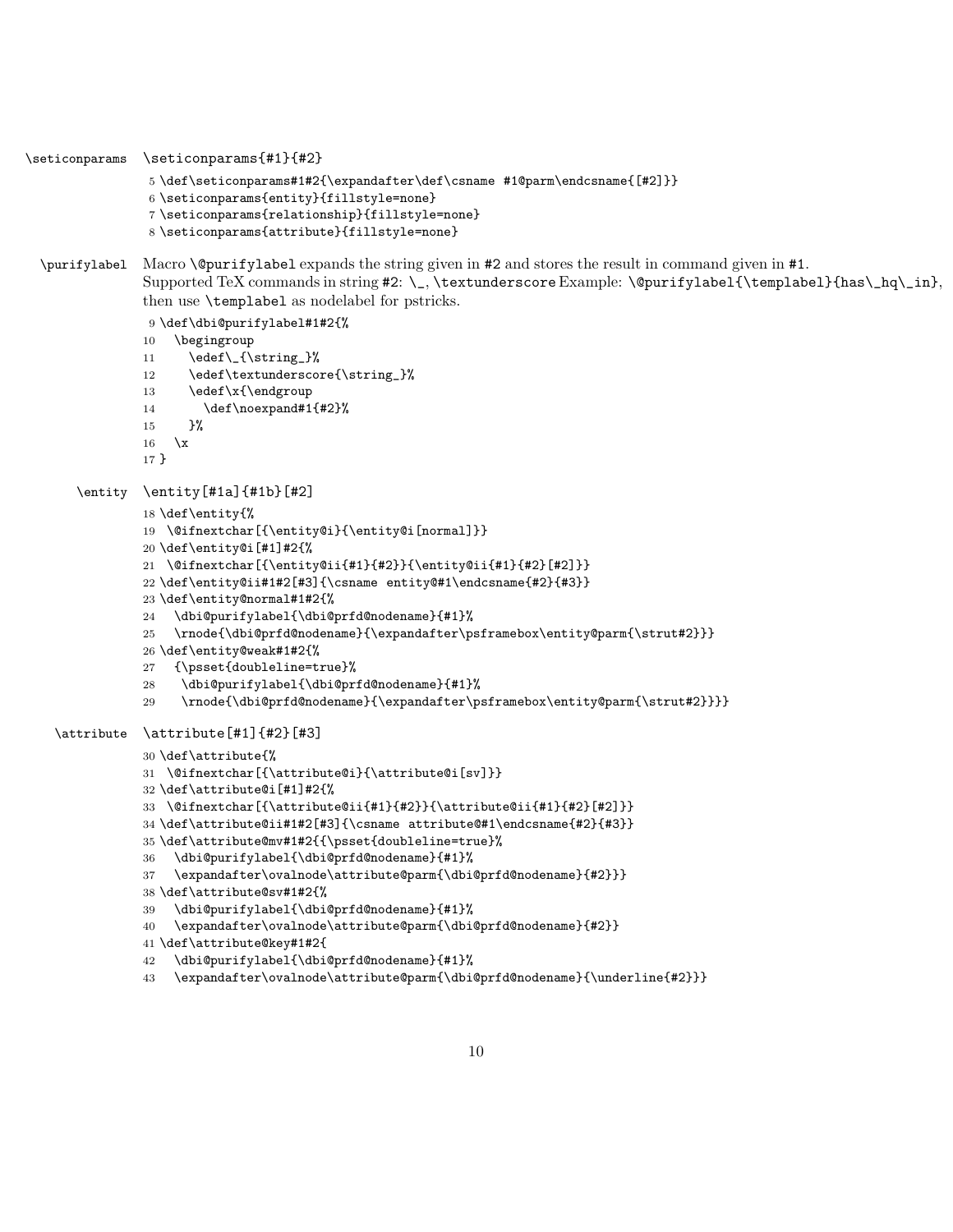```
\attributeof \attributeof{#1}[#2]{#3}[#4]{#5}[#6]
                  44 \newdimen\@attrdist
                   45 \@attrdist2em % Default value for distance of attribute from entity
                  46 \def\attrdist#1{\@attrdist#1} % set default distance
                  47 \def\attributeof#1{%
                   48 \@ifnextchar[{\attributeof@i{#1}}{\attributeof@i{#1}[\attrdist]}}
                  49 \def\attributeof@i#1[#2]#3{%
                   50 \@ifnextchar[{\attributeof@ii{#1}[#2]{#3}}{\attributeof@ii{#1}[#2]{#3}[sv]}}
                   51 \def\attributeof@ii#1[#2]#3[#4]#5{%
                  52 \@ifnextchar[{\attributeof@iii{#1}[#2]{#3}[#4]{#5}}%
                  53 {\attributeof@iii{#1}[#2]{#3}[#4]{#5}[#5]}}
                  54 \def\attributeof@iii#1[#2]#3[#4]#5[#6]{%
                  55 \SpecialCoor
                  56 \dbi@purifylabel{\dbi@prfd@nodename}{#1}%
                  57 \uput{#2}[#3]{0}(\dbi@prfd@nodename){\attribute[#4]{#5}[#6]}%
                  58 \NormalCoor
                  59 \ncline{-}{#1}{#5}}
    \relationship \relationship[#1a]{#1b}[#2]
                   60 \def\relationship{%
                  61 \@ifnextchar[{\relationship@i}{\relationship@i[normal]}}
                  62 \def\relationship@i[#1]#2{%
                  63 \@ifnextchar[{\relationship@ii{#1}{#2}}{\relationship@ii{#1}{#2}[#2]}}
                   64 \def\relationship@ii#1#2[#3]{\csname relationship@#1\endcsname{#2}{#3}}
                   65 \def\relationship@normal#1#2{%
                   66 \dbi@purifylabel{\dbi@prfd@nodename}{#1}%
                   67 \expandafter\dianode\relationship@parm{\dbi@prfd@nodename}{#2}}
                   68 \def\relationship@weak#1#2{%
                   69 {\psset{doubleline=true}%
                   70 \dbi@purifylabel{\dbi@prfd@nodename}{#1}%
                   71 \expandafter\dianode\relationship@parm{\dbi@prfd@nodename}{#2}}}
                   72 \let\relationship@ident\relationship@weak
\relationshipbetween \relationshipbetween[#1a]{#1b}(#2)[#3]/#4/{#5}(#6)[#7]/#8/{#9}[#10]/#11/(#12)
                   73 \newtoks\rolepos
                   74 \rolepos{0.85}%
                   75 \newtoks\cardpos
                   76 \cardpos{0.5}%
                  77 \newif\ifdbi@recursive
                  78 \def\relationshipbetween{%
                  79 \@ifnextchar[{\relationshipbetween@type}{\relationshipbetween@type[normal]}}
                  80 \def\relationshipbetween@type[#1]#2{\dbi@recursivefalse%
                   81 \def\relationtype{#1}%
                  82 \@ifnextchar({\relationshipbetween@i@role{#2}}%
                  83 {\relationshipbetween@i@role{#2}(\relax)}}
                   84 \def\relationshipbetween@i@role#1(#2){%
                   85 \@ifnextchar[{\relationshipbetween@i@card{#1}{#2}}%
                   86 {\relationshipbetween@i@card{#1}{#2}[\relax]}}
                   87 \def\relationshipbetween@i@card#1#2[#3]{%
```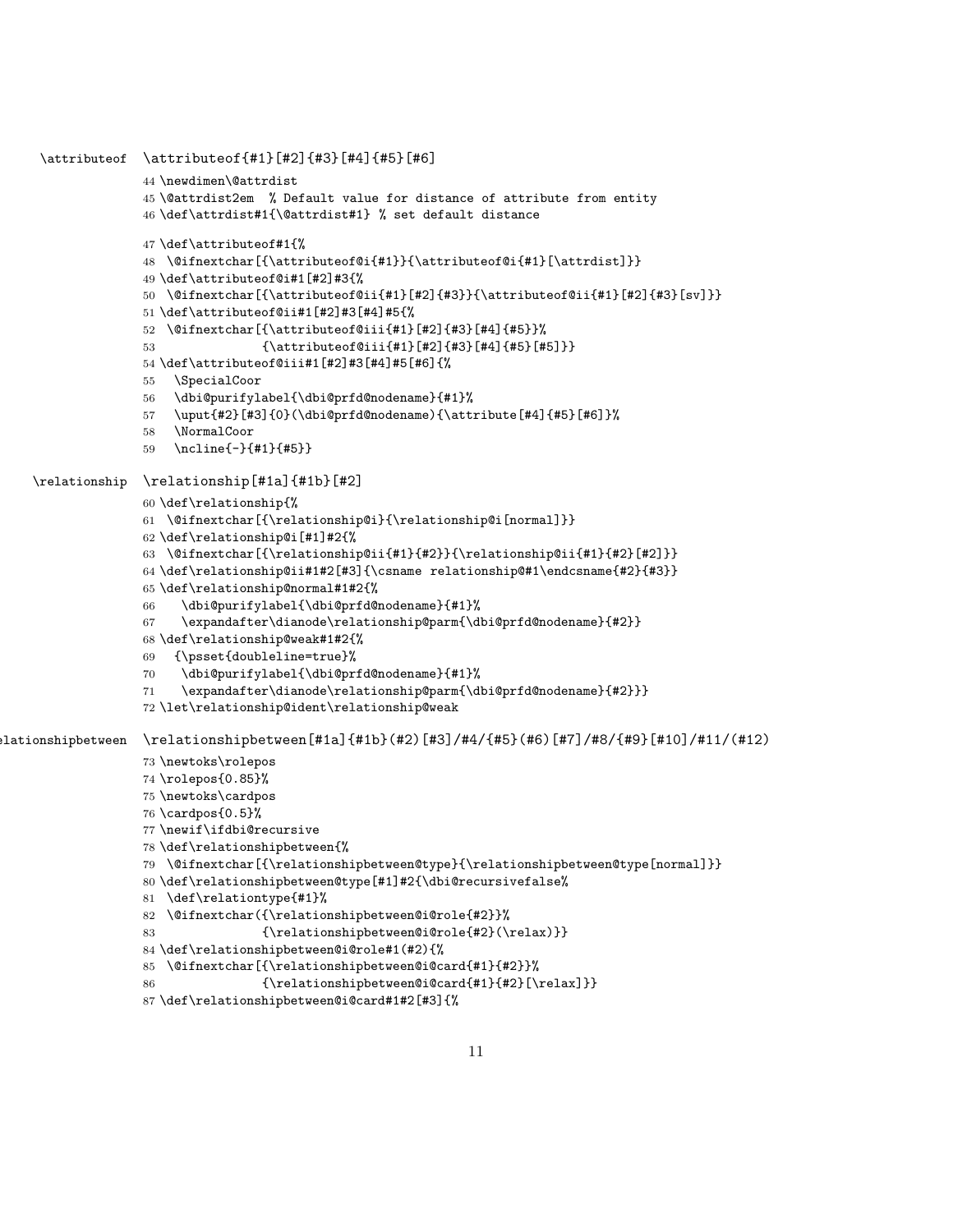```
88 \@ifnextchar/{\relationshipbetween@i@linetype{#1}{#2}{#3}}%
89 {\relationshipbetween@i@linetype{#1}{#2}{#3}/\relax/}}%
90 \def\relationshipbetween@i@linetype#1#2#3/#4/#5{%
91 \def\dbi@linecmd@i{#4}%
92 \def\dbi@tempa{#1}\def\dbi@tempb{#5}%
93 \ifx\dbi@tempa\dbi@tempb\dbi@recursivetrue\fi
94 \ifx#4\relax
95 \ifdbi@recursive
96 \def\dbi@linecmd@i{\ncarc[arcangleA=10,arcangleB=45]}%
97 \else\def\dbi@linecmd@i{\ncline}\fi\fi
98 \@ifnextchar({\relationshipbetween@ii@role{#1}{#2}{#3}{#5}}%
99 {\relationshipbetween@ii@role{#1}{#2}{#3}{#5}(\relax)}}%
100 \def\relationshipbetween@ii@role#1#2#3#4(#5){%
101 \@ifnextchar[{\relationshipbetween@ii@card{#1}{#2}{#3}{#4}{#5}}%
102 {\relationshipbetween@ii@card{#1}{#2}{#3}{#4}{#5}[\relax]}}
103 \def\relationshipbetween@ii@card#1#2#3#4#5[#6]{%
104 \@ifnextchar/{\relationshipbetween@ii@linetype{#1}{#2}{#3}{#4}{#5}{#6}}%
105 {\relationshipbetween@ii@linetype{#1}{#2}{#3}{#4}{#5}{#6}%
106 /\relax/}}%
107 \def\relationshipbetween@ii@linetype#1#2#3#4#5#6/#7/#8{%
108 \def\dbi@linecmd@ii{#7}%
109 \ifx#7\relax
110 \ifdbi@recursive
111 \def\dbi@linecmd@ii{\ncarc[arcangleA=-10,arcangleB=-45]}%
112 \else\def\dbi@linecmd@ii{\ncline}\fi\fi
113 \@ifnextchar[{\relationshipbetween@optname{#1}{#2}{#3}{#4}{#5}{#6}{#8}}%
114 {\relationshipbetween@optname{#1}{#2}{#3}{#4}{#5}{#6}{#8}[#8]}}%
115 \def\relationshipbetween@optname#1#2#3#4#5#6#7[#8]{%
116 \@ifnextchar/{\relationshipbetween@linetype{#1}{#2}{#3}{#4}{#5}{#6}{#7}{#8}}%
117 {\relationshipbetween@linetype{#1}{#2}{#3}{#4}{#5}{#6}{#7}{#8}%
118 /\ncline/}}%
119 \def\relationshipbetween@linetype#1#2#3#4#5#6#7#8/#9/{%
120 \def\dbi@linecmd{#9}%
121 \@ifnextchar({\relationshipbetween@pos{#1}{#2}{#3}{#4}{#5}{#6}{#7}{#8}}%
122 {\relationshipbetween@pos{#1}{#2}{#3}{#4}{#5}{#6}{#7}{#8}(0.5)}}
123 \def\relationshipbetween@pos#1#2#3#4#5#6#7#8(#9){%
124 \ifdbi@recursive
125 \relationshipbetween@rec{#1}{#2}{#3}{#5}{#6}{#7}{#8}(#9)\else
126 \relationshipbetween@nonrec{#1}{#2}{#3}{#4}{#5}{#6}{#7}{#8}(#9)\fi}
127 \def\relationshipbetween@nonrec#1#2#3#4#5#6#7#8(#9){%
128 \dbi@purifylabel{\dbi@prfd@nodename@i}{#1}%
129 \dbi@purifylabel{\dbi@prfd@nodename@ii}{#4}%
130 \dbi@purifylabel{\dbi@prfd@nodename@iii}{#7}%
131 {\psset{linestyle=none}%
132 \dbi@linecmd{-}{\dbi@prfd@nodename@i}{\dbi@prfd@nodename@ii}}%
133 \ncput[npos=#9]{\relationship[\relationtype]{#7}[#8]}%
134 \dbi@linecmd@i{-}{\dbi@prfd@nodename@i}{\dbi@prfd@nodename@iii}%
135 \ifx#3\relax\else\ncput*[npos=\the\cardpos]{#3}\fi
136 \ifx#2\relax\else\ncput*[npos=\the\rolepos]{#2}\fi
```

```
137 \dbi@linecmd@ii{-}{\dbi@prfd@nodename@ii}{\dbi@prfd@nodename@iii}%
```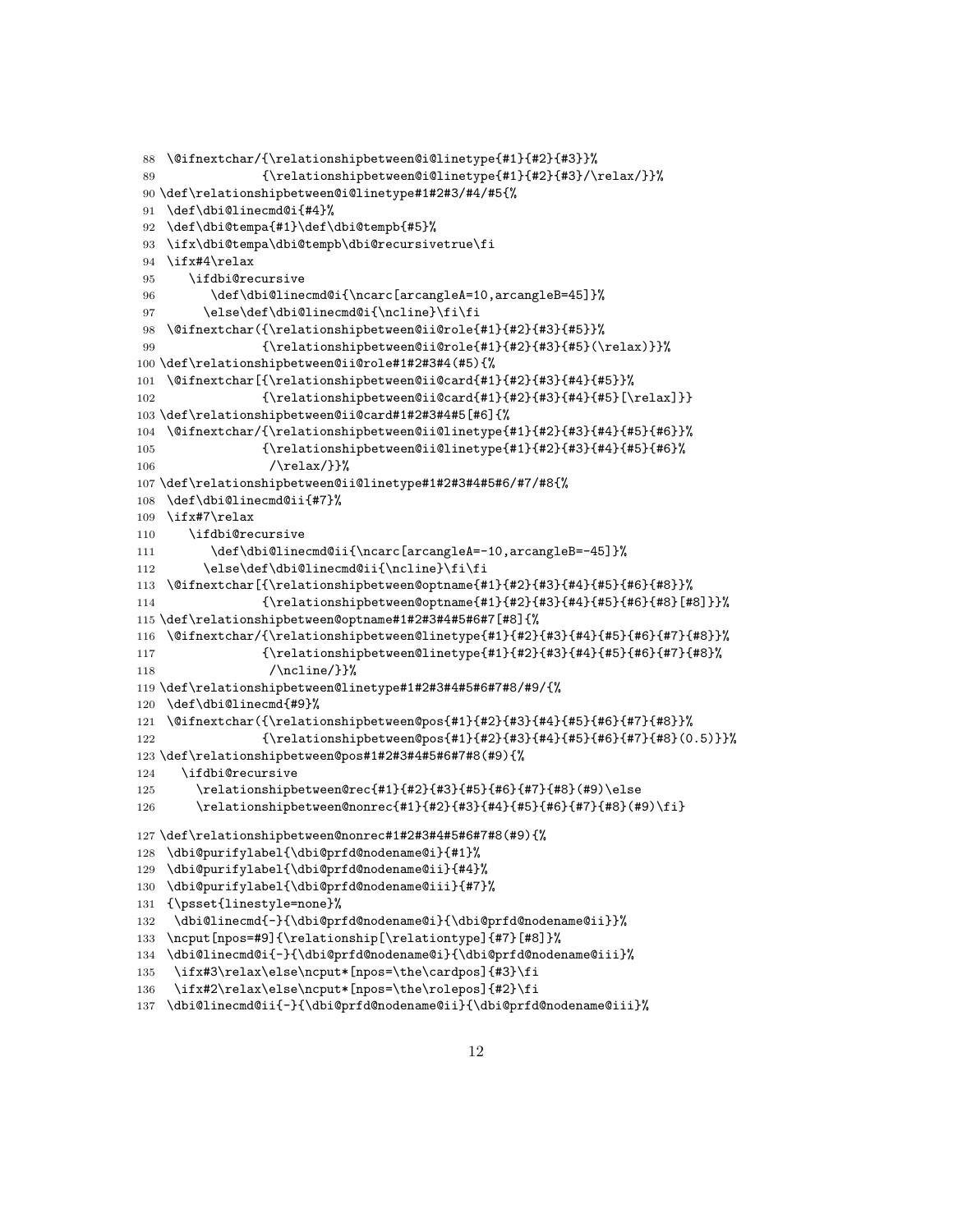```
138 \ifx#6\relax\else\ncput*[npos=\the\cardpos]{#6}\fi
               139 \ifx#5\relax\else\ncput*[npos=\the\rolepos]{#5}\fi}
               140 \def\relationshipbetween@rec#1#2#3#4#5#6#7(#8,#9){%
               141 \dbi@purifylabel{\dbi@prfd@nodename@i}{#1}%
               142 \dbi@purifylabel{\dbi@prfd@nodename@ii}{#6}%
               143 \SpecialCoor
               144 \uput{#8}[#9]{0}(\dbi@prfd@nodename@i)%
               145 {\relationship[\relationtype]{#6}[#7]}%
               146 \NormalCoor
               147 \dbi@linecmd@i{-}{\dbi@prfd@nodename@i}{\dbi@prfd@nodename@ii}%
               148 \ifx#3\relax\else\ncput*[npos=\the\cardpos]{#3}\fi
               149 \ifx#2\relax\else\ncput*[npos=\the\rolepos]{#2}\fi
               150 \dbi@linecmd@ii{-}{\dbi@prfd@nodename@i}{\dbi@prfd@nodename@ii}%
               151 \ifx#5\relax\else\ncput*[npos=\the\cardpos]{#5}\fi
               152 \ifx#4\relax\else\ncput*[npos=\the\rolepos]{#4}\fi}
\inrelationship \inrelationship[#1a]{#1b}(#2)[#3]/#4/{#5}[#6](#7,#8)
               153 \def\inrelationship{%
               154 \@ifnextchar[{\inrelationship@type}{\inrelationship@type[normal]}}
               155 \def\inrelationship@type[#1]#2{%
               156 \def\relationtype{#1}%
               157 \@ifnextchar({\inrelationship@role{#2}}%
               158 {\inrelationship@role{#2}(\relax)}}
               159 \def\inrelationship@role#1(#2){%
               160 \@ifnextchar[{\inrelationship@card{#1}{#2}}%
               161 {\inrelationship@card{#1}{#2}[\relax]}}
               162 \def\inrelationship@card#1#2[#3]{%
               163 \@ifnextchar/{\inrelationship@linetype{#1}{#2}{#3}}%
               164 {\inrelationship@linetype{#1}{#2}{#3}/\ncline/}}%
               165 \def\inrelationship@linetype#1#2#3/#4/#5{%
               166 \dbi@purifylabel{\dbi@prfd@nodename@i}{#1}%
               167 \dbi@purifylabel{\dbi@prfd@nodename@ii}{#5}%
               168 \def\dbi@linecmd{#4}%
               169 \@ifnextchar[{\inrelationship@newrel{#1}{#2}{#3}{#5}}%
               170 {\@ifnextchar({%}
               171 \inrelationship@newrel{#1}{#2}{#3}{#5}[#5]}%
               172 {\dbi@linecmd{-}{\dbi@prfd@nodename@i}{\dbi@prfd@nodename@ii}
               173 \ifx#3\relax\else\ncput*[npos=\the\cardpos]{#3}\fi
               174 \ifx#2\relax\else\ncput*[npos=\the\rolepos]{#2}\fi}}}%
               175 \def\inrelationship@newrel#1#2#3#4[#5]{%
               176 \@ifnextchar({\inrelationship@newrel@pos{#1}{#2}{#3}{#4}{#5}}%
               177 {\Pack}\b{} {\PackageError{\basename}{Position of relationship #4
               178 undefined.}\@eha}}
               179 \def\inrelationship@newrel@pos#1#2#3#4#5(#6,#7){%
               180 \SpecialCoor
               181 \dbi@purifylabel{\dbi@prfd@nodename@i}{#1}%
               182 \dbi@purifylabel{\dbi@prfd@nodename@ii}{#4}%
               183 \uput{#6}[#7]{0}(\dbi@prfd@nodename@i){\relationship[\relationtype]{#4}[#5]}%
               184 \NormalCoor
```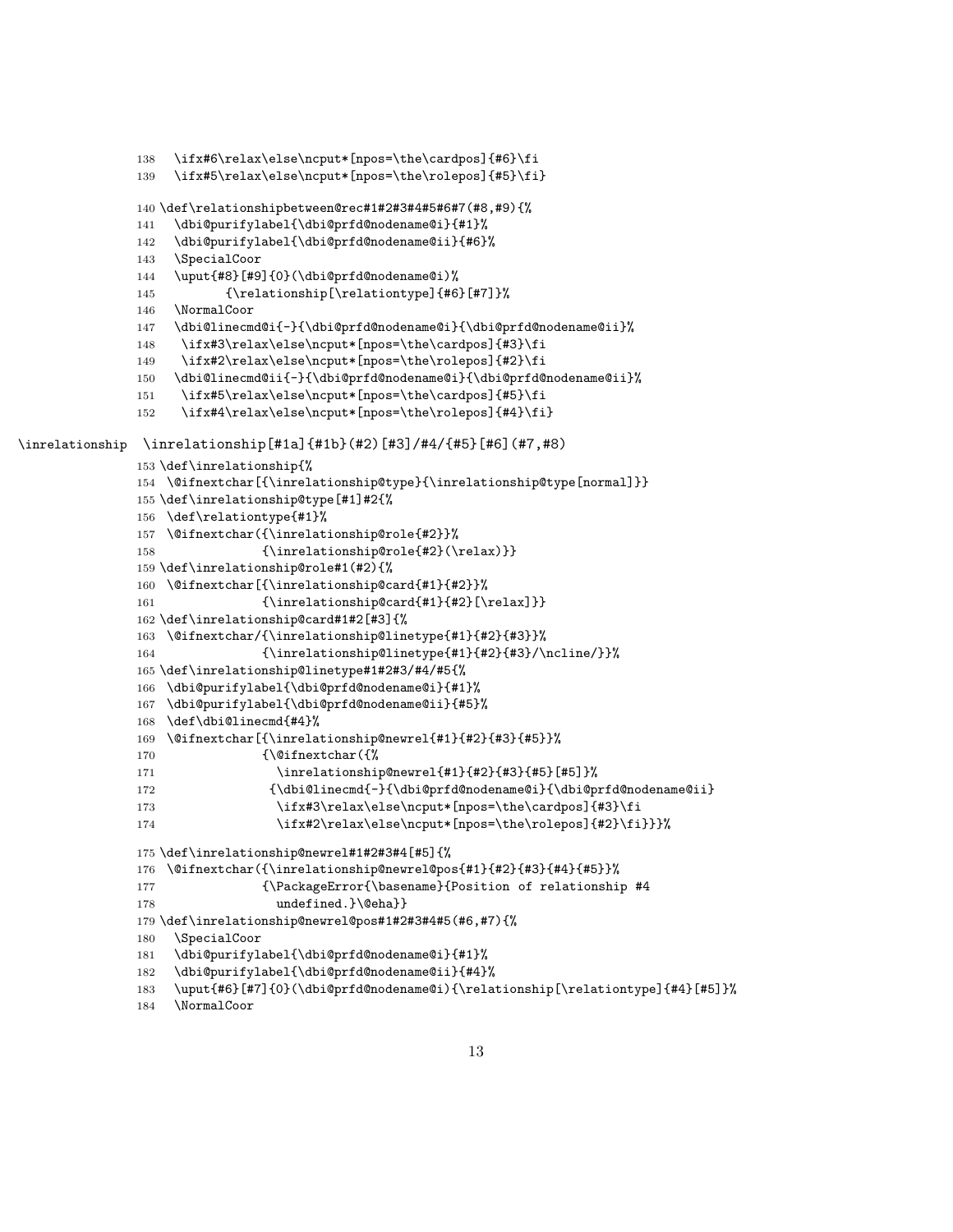- \dbi@linecmd{-}{\dbi@prfd@nodename@i}{\dbi@prfd@nodename@ii}
- \ifx#3\relax\else\ncput\*[npos=\the\cardpos]{#3}\fi
- \ifx#2\relax\else\ncput\*[npos=\the\rolepos]{#2}\fi}

#### \annote

\def\annote#1#2(#3,#4){%

- \dbi@purifylabel{\dbi@prfd@nodename}{#1}%
- \SpecialCoor
- \uput{#3}[#4]{0}(\dbi@prfd@nodename){#2}%
- \NormalCoor}

#### \nodeconnections

 \def\nodeconnections#1{\hbox to 0cm{\vbox to 0cm {#1}}} \database \database[#1]{#2}{#3}[#4]{#5}[#6]

```
2 \def\database{\@ifnextchar[{\database@i}{\database@i[c]}}
3 \def\database@i[#1]#2#3{%
4 \@ifnextchar[{\database@ii{#1}{#2}{#3}}%
```

```
5 {\database@ii{#1}{#2}{#3}[fillstyle=none]}}
```
\def\database@ii#1#2#3[#4]#5{%

```
7 \@ifnextchar[{\database@iii{#1}{#2}{#3}{#4}{#5}}%
8 {\database@iii{#1}{#2}{#3}{#4}{#5}[#5]}}
```
- \def\database@iii#1#2#3#4#5[#6]{%
- \psset{nodesep=0pt}%
- \dbi@purifylabel{\dbi@prfd@nodename}{#6}%
- \rnode{\dbi@prfd@nodename}{%
- \begin{tabular}[#1]{c}%

```
14 \rnode{lu\dbi@prfd@nodename}{}\hspace{#2}\rnode{ru\dbi@prfd@nodename}{}\\[#3]
```
- \rnode{ll\dbi@prfd@nodename}{}\hspace{#2}\rnode{rl\dbi@prfd@nodename}{}%
- \end{tabular}}%
- \nodeconnections{%
- \ncbar[linestyle=none,#4,

```
19 angleA=180,angleB=180,armB=0]{ru\dbi@prfd@nodename}{ll\dbi@prfd@nodename}
20 \ncbar[linestyle=none,#4,
```

```
21 angleA=0,angleB=0,armA=0]{ru\dbi@prfd@nodename}{ll\dbi@prfd@nodename}
```

```
22 \nccurve[#4,angleA=90,angleB=90,ncurv=.6]{lu\dbi@prfd@nodename}{ru\dbi@prfd@nodename}%
23 \ncput{\rnode{mu\dbi@prfd@nodename}{}}%
```

```
24 \nccurve[angleA=-90,angleB=-90,ncurv=.6]{lu\dbi@prfd@nodename}{ru\dbi@prfd@nodename}%
25 \ncput{\rnode{muf\dbi@prfd@nodename}{}}%
```

```
26 \nccurve[#4,angleA=-90,angleB=-90,ncurv=.6]{ll\dbi@prfd@nodename}{rl\dbi@prfd@nodename}%
27 \ncput{\rnode{ml\dbi@prfd@nodename}{}}%
```

```
28 \ncline{lu\dbi@prfd@nodename}{ll\dbi@prfd@nodename}%
```

```
29 \ncline{ru\dbi@prfd@nodename}{rl\dbi@prfd@nodename}%
```

```
30 \ncline[linestyle=none]{muf\dbi@prfd@nodename}{ml\dbi@prfd@nodename}\ncput[npos=0.4]{#5}}}
```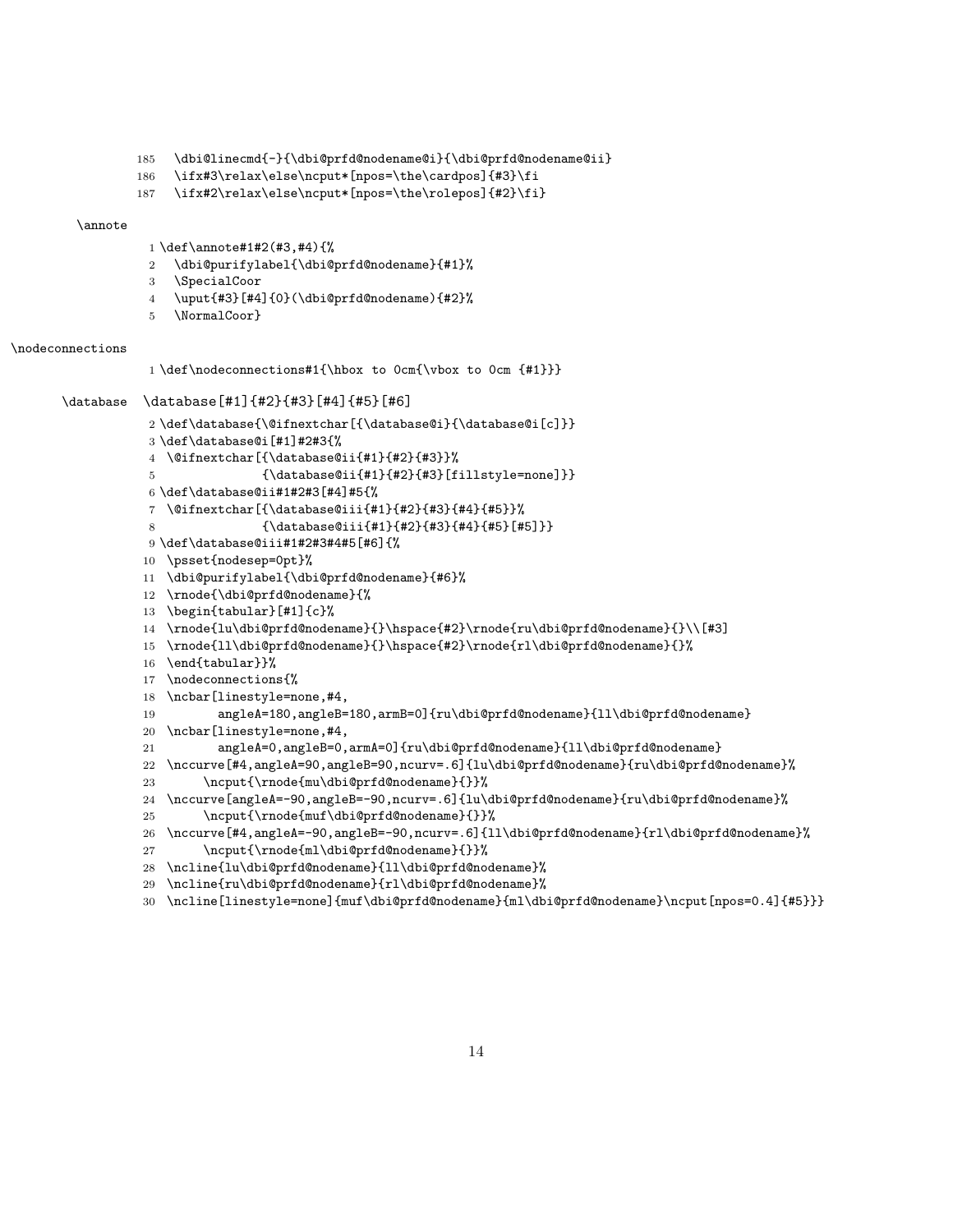| v0.11                                                                                                      | v0.13                                                |
|------------------------------------------------------------------------------------------------------------|------------------------------------------------------|
| $\lambda$ annote: added annote $\dots\dots\dots\dots$ 14<br>entity: added optional property of entities 10 | \database: added graphics parameters to              |
| \inrelationship: added optional property<br>of relationships $\ldots \ldots \ldots \ldots \ldots 13$       | v(0.14)                                              |
| \relationship: added optional property of<br>relationships $\ldots \ldots \ldots \ldots \ldots \ldots 11$  | $\{\text{purifylabel}: macro added  \dots 10\}$      |
| \relationshipbetween: added optional<br>property of relationships $\dots \dots \dots \dots$ 11             | v(0.15)<br>\database: debugged vertical placement 14 |

# 2.1 Acknowledgements

Thanx to Heiko Oberdiek for adding the handling of ids for internal use in postcsript (used in the purifylabel macro).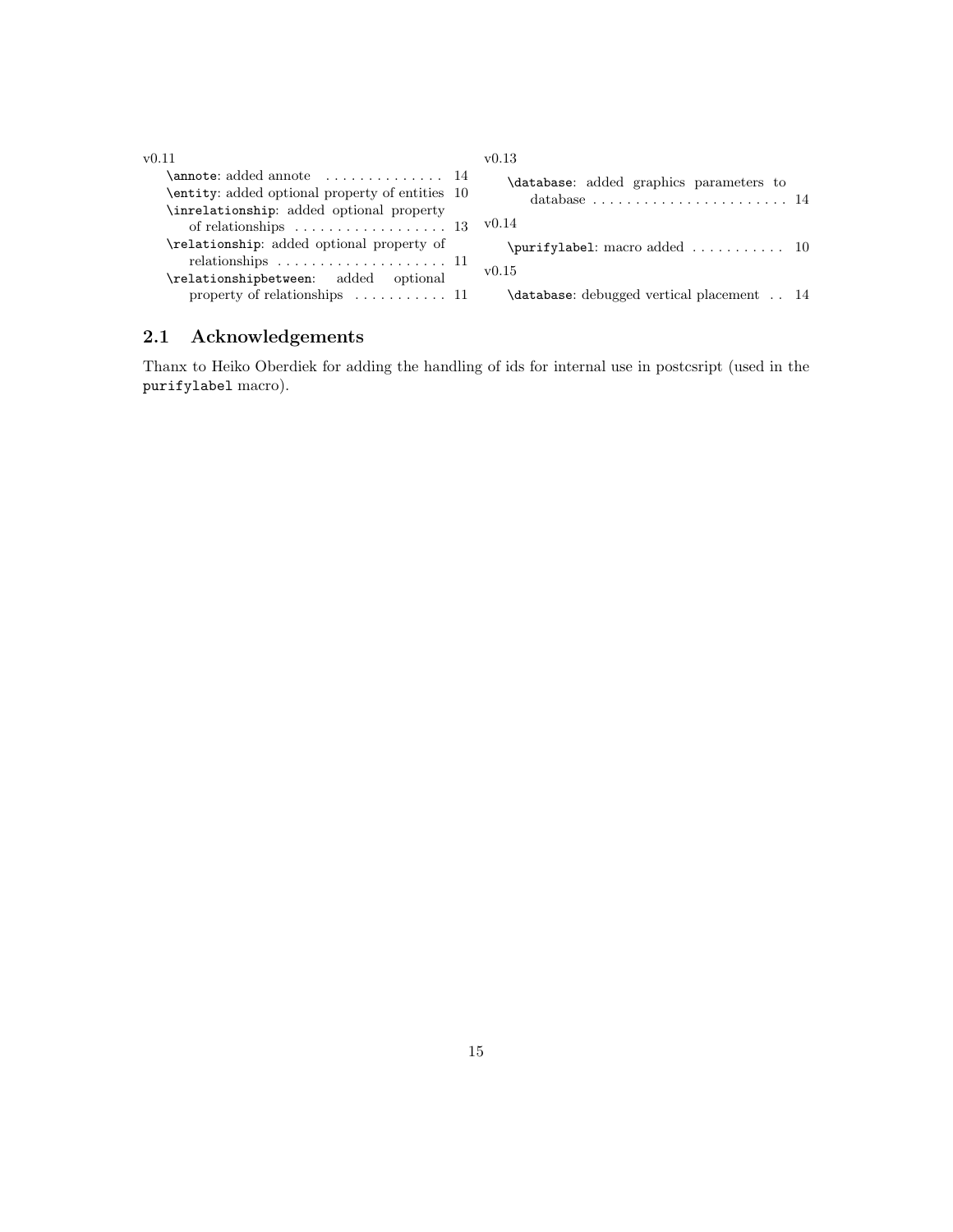# Index

Numbers written in italic refer to the page where the corresponding entry is described; numbers underlined refer to the code line of the definition; numbers in roman refer to the code lines where the entry is used.

| Symbols                                                                | \dbi@linecmd@i                                     |                                                     |
|------------------------------------------------------------------------|----------------------------------------------------|-----------------------------------------------------|
| $\lambda$ attrdist  44-46                                              | $\ldots$ 91, 96, 97, 134, 147                      | $\text{entity}$ 2, 18                               |
| $\text{Qeha}$ 178                                                      | \dbi@linecmd@ii                                    | $\text{entity@i} \ldots \ldots \ldots \quad 19, 20$ |
| $\left\{ \text{Different} \ldots \ldots \right\}$                      | $\ldots$ 108, 111, 112, 137, 150                   | $\text{unity}\$ 21, 22                              |
| 4, 7, 19, 21, 31, 33, 48,                                              | $\delta$ . 2, 4,                                   | $\text{Centity@normal} \dots \dots \dots 23$        |
| 50, 52, 61, 63, 79, 82,                                                | $11, 12, 14, 15, 19, 21-$                          | $\text{entity@param} \ldots 25, 29$                 |
| 85, 88, 98, 101, 104,                                                  | 30, 36, 37, 39, 40, 42,                            | $\entity@weak  \ldots 26$                           |
| 113, 116, 121, 154, 157,                                               | 43, 56, 57, 66, 67, 70, 71                         | $\text{expandafter} \ldots \ldots \ldots 5,$        |
| 160, 163, 169, 170, 176                                                | \dbi@prfd@nodename@i                               | 25, 29, 37, 40, 43, 67, 71                          |
| $\mathcal{N}$ 14                                                       | $\dots \dots \dots \dots$ 128, 132,                |                                                     |
|                                                                        | 134, 141, 144, 147, 150,                           | F                                                   |
|                                                                        | 166, 172, 181, 183, 185                            | $\setminus$ fi  93,                                 |
| A                                                                      | \dbi@prfd@nodename@ii 129,                         | 97, 112, 126, 135, 136,                             |
|                                                                        | 132, 137, 142, 147,                                | 138, 139, 148, 149, 151,                            |
| $\text{attrdist}$ $2, 46, 48$                                          | 150, 167, 172, 182, 185                            | 152, 173, 174, 186, 187                             |
| $\text{attribute} \dots \dots \quad 2, \underline{30}, \underline{57}$ | \dbi@prfd@nodename@iii .                           |                                                     |
| $\text{lattice@i} \ldots \ldots \quad 31, 32$                          | $\ldots \ldots \ldots 130, 134, 137$               | $\lvert$ ileversion  3, 4                           |
| $\text{lattice(i)} \ldots \ldots \quad 33, 34$                         | $\delta$ ) dbi@purifylabel 2, 9, 11,               |                                                     |
| \attribute@key  41                                                     | 24, 28, 36, 39, 42, 56,                            | H                                                   |
| $\text{lattice@mv} \ldots \ldots \ldots 35$                            | 66, 70, 128-130, 141,                              | $hbox \ldots \ldots \ldots 1$                       |
| $\text{lattice}$ 37, 40, 43                                            | 142, 166, 167, 181, 182                            | $\hbox{\tt hspace} \ldots \ldots 14, 15$            |
| $\texttt{lattice@sv} \dots \dots \dots 38$                             | $\delta$ 80                                        | L                                                   |
| $\text{lattice}$ 2, 44                                                 | $\delta$ \dbi@recursivetrue $93$                   | \ifdbi@recursive                                    |
| $\text{lattice} 1 \ldots 48, 49$                                       | $\delta$ $92, 93$                                  | $\ldots$ 77, 95, 110, 124                           |
| $\text{lattice}$ 50, 51                                                | $\delta$ 92, 93                                    | $\iota$ ifx . 93, 94, 109, 135, 136,                |
| \attributeof@iii<br>$52 - 54$                                          | \def $1-3, 5, 6, 9, 14, 18,$                       | 138, 139, 148, 149, 151,                            |
|                                                                        | 20, 22, 23, 26, 30, 32,                            | 152, 173, 174, 186, 187                             |
| в                                                                      | 34, 35, 38, 41, 46, 47,                            | \inrelationship $5, 153$                            |
| $\{\text{basename} \dots \dots \dots \quad 3, 177\}$                   | 49, 51, 54, 60, 62, 64,                            | $\in$ 160-162                                       |
| $\begin{bmatrix} \text{begin} 13 \end{bmatrix}$                        | 65, 68, 78, 80, 81, 84,                            | \inrelationship@linetype                            |
| $\begin{array}{ccc}\n\text{begin} 10\n\end{array}$                     | $87, 90-92, 96, 97, 100,$                          | $\cdots \cdots \cdots \cdots 163-165$               |
|                                                                        | 103, 107, 108, 111, 112,                           | \inrelationship@newrel .                            |
| C                                                                      | 115, 119, 120, 123, 127,                           | $\ldots \ldots \ldots 169, 171, 175$                |
| $\text{cardpos}$ 6, 75, 76, 135,                                       | 140, 153, 155, 156, 159,                           | \inrelationship@newrel@pos                          |
| 138, 148, 151, 173, 186                                                | 162, 165, 168, 175, 179                            | . 176, 179                                          |
| \csname $\ldots$ 5, 22, 34, 64                                         | $\lambda$ = $67, 71$                               | $\in$ 157-159                                       |
|                                                                        |                                                    | \inrelationship@type 154, 155                       |
| D                                                                      | Е                                                  |                                                     |
| $\texttt{database} \dots \dots \dots \underline{2}, 9$                 | $\text{led}$ 11-13                                 | L                                                   |
| $\lambda$ stabase i  2, 3                                              | \else 97, 112, 125, 135, 136,                      | $\texttt{let} \dots \dots \dots \dots \dots 72$     |
| $\database0ii$ 4-6                                                     | 138, 139, 148, 149, 151,                           |                                                     |
| $\verb+\database0iii 7-9$                                              | 152, 173, 174, 186, 187                            | N                                                   |
|                                                                        | $\text{end} \ldots \ldots \ldots \ldots \ldots 16$ | $\n\text{ncarc }    96, 111$                        |
| $\ldots$ 120, 132, 168, 172, 185                                       | $\end{math}$ 5, 22, 34, 64                         | $\backslash$ ncbar  18, 20                          |